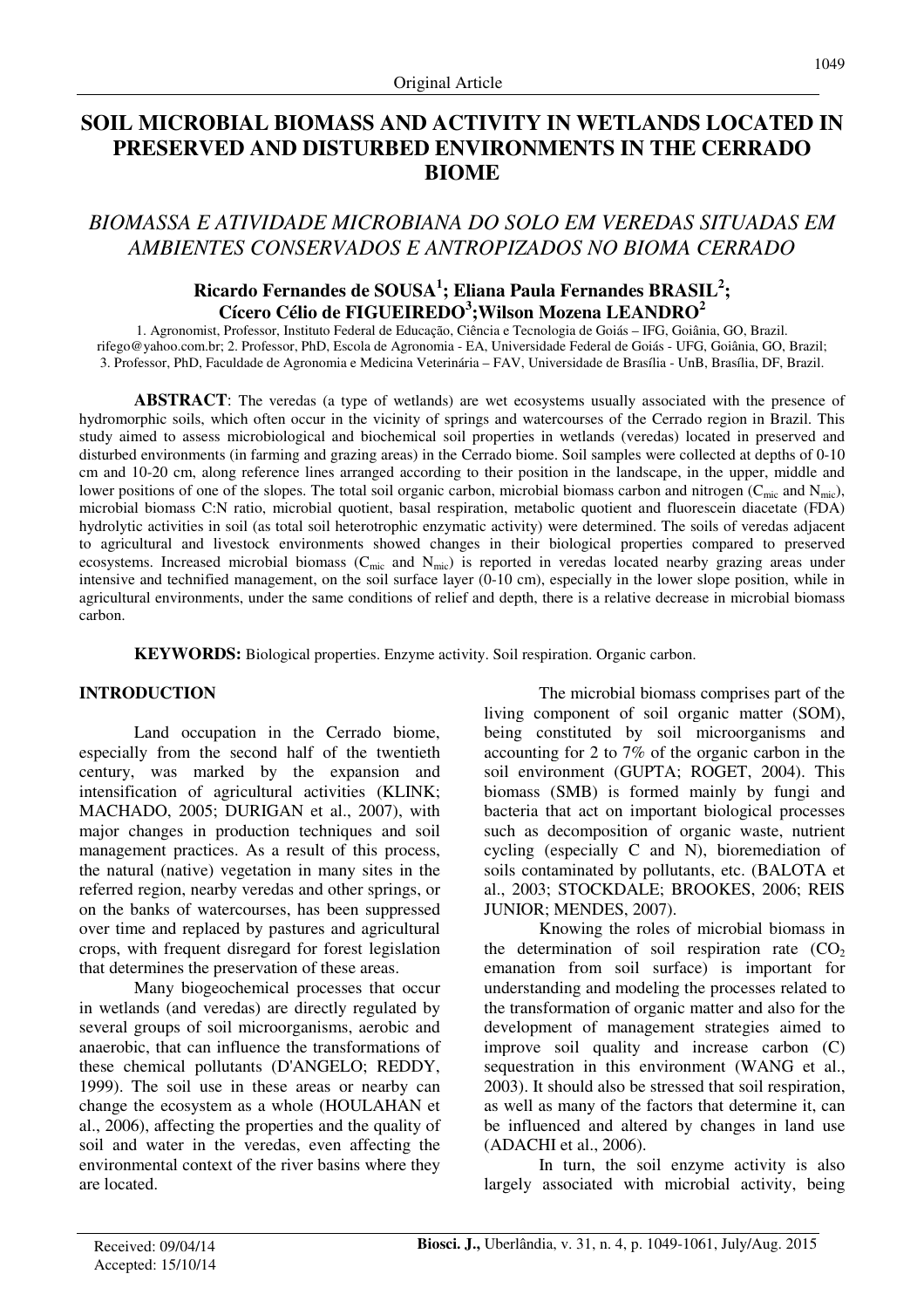Soil microbial biomass... SOUSA, R. F. et al.

related to important processes such as the decomposition of SOM and nutrient cycling. Thus, the determination of enzyme activity can be a useful tool for the analysis and assessment of the functional diversity of microorganisms, biochemical processes and microbial biology, in addition to providing an indicator of environmental and soil quality (NANNIPIERI et al., 2002).

The microbiological and biochemical soil properties, such as microbial biomass, basal respiration and enzyme activity, as well as the indices obtained from these parameters, are sensitive indicators of soil quality that can be used in the detection, assessment and monitoring of possible environmental changes arising from agricultural land use, providing tools to guide the planning and application of more appropriate and sustainable soil management practices (DORAN; PARKIN, 1994; BENDING et al., 2004; ARAÚJO; MONTEIRO, 2007). Therefore, this study aimed to assess microbiological and biochemical soil properties in wetlands (veredas) located in preserved and disturbed environments (under the impact of farming and grazing areas) in the Cerrado biome.

### **MATERIAL AND METHODS**

The study was carried out in veredas of the Cerrado biome, in the state of Goiás, Brazil. Soil samples were collected in the months of July and August 2012 (dry season), in areas located between parallels 16º 48' S and 17º 02' S and meridians 48º 41' W and 48º 49' W.

The climate in the study region is rainy tropical (Aw in the Köppen climate classification), with an annual average rainfall of 1500 mm. A marked seasonality in rainfall patterns was observed, with well defined rainy (spring and summer) and dry (autumn and winter) seasons (CPRM, 2001). The sampling locations feature a gently undulating plain (slopes from 2 to 6  $\%$ ), with altitudes varying from 910 to 950 m, between different veredas.

Three areas were selected for soil sampling, located in the same sub-basin, in preserved and disturbed (anthropized) environments, as follows: a preserved vereda, surrounded by natural vegetation (Cerrado); an disturbed vereda, with grazing (pasture) in its surroundings, and another vereda, also disturbed, with annual crops (agriculture) in its surroundings.

At the time of the study, the entire peripheral region of the vereda located in the preserved environment was covered by natural cerrado vegetation (in a restricted sense), i.e. phytophisiognomies of savanna type, typical of the Cerrado region (RIBEIRO; WALTER, 1998). In the study area, this vegetation extending into a marginal band, beyond the boundary of the permanently flooded marshy area, with well over the (minimum) fifty meters width defined by the Brazilian forest legislation as permanent preservation area or APP (BRASIL, 2012).

The peripheral areas of anthropized veredas were originally recovered by the same type of vegetation, that is, Cerrado in a restricted sense. However, this native vegetation has been removed over time, as a result of the land occupation process in the region (anthropization).

Among the study areas located in disturbed environment, within the sampling period, one had cultivated pastures in its surroundings, predominantly by *Brachiaria* sp., while in the surroundings of the other area there was farming cultivation of grains (especially corn and soybean crops) in no-tillage system (NT). It should be mentioned that these disturbed veredas were not surrounded by the band of natural vegetation of APP.

Removal of natural vegetation in these areas (deforestation) occurred about 25 years before the sampling conducted for this study. At that time, pastures were initially established under extensive management. Later, a more intensive agricultural management (characterized by greater use of inputs) was adopted, with the adoption of agricultural crops in one area and the use of rotational grazing in the pasture area for 10 and 8 consecutive years (before sampling), respectively.

Soil samples were collected within the boundaries of the veredas under study, these boundaries defined by distinct vegetation observed in the wet environment of the veredas and in the dry adjacent areas, and also by the presence of soils that get saturated in rainy months (hydromorphic soils). Collections were made in a zigzag along reference lines arranged according to their position in the landscape (upper, medium and lower thirds of one of the slopes), according to the approximated direction of drainage of the vereda.

The samples were collected at two depths or soil layers: 0-10 cm and 10-20 cm. Each sample was composed of five subsamples obtained along the reference lines for sampling, with soil collected in the upper region of the area close to the boundary or edge of the vereda, in the middle portion (middle) and in the lowest portion of the slope, in the region along the thalweg, with three replicates for each collected sample. Particle size fractions of soil at different slope positions, depths of sampling and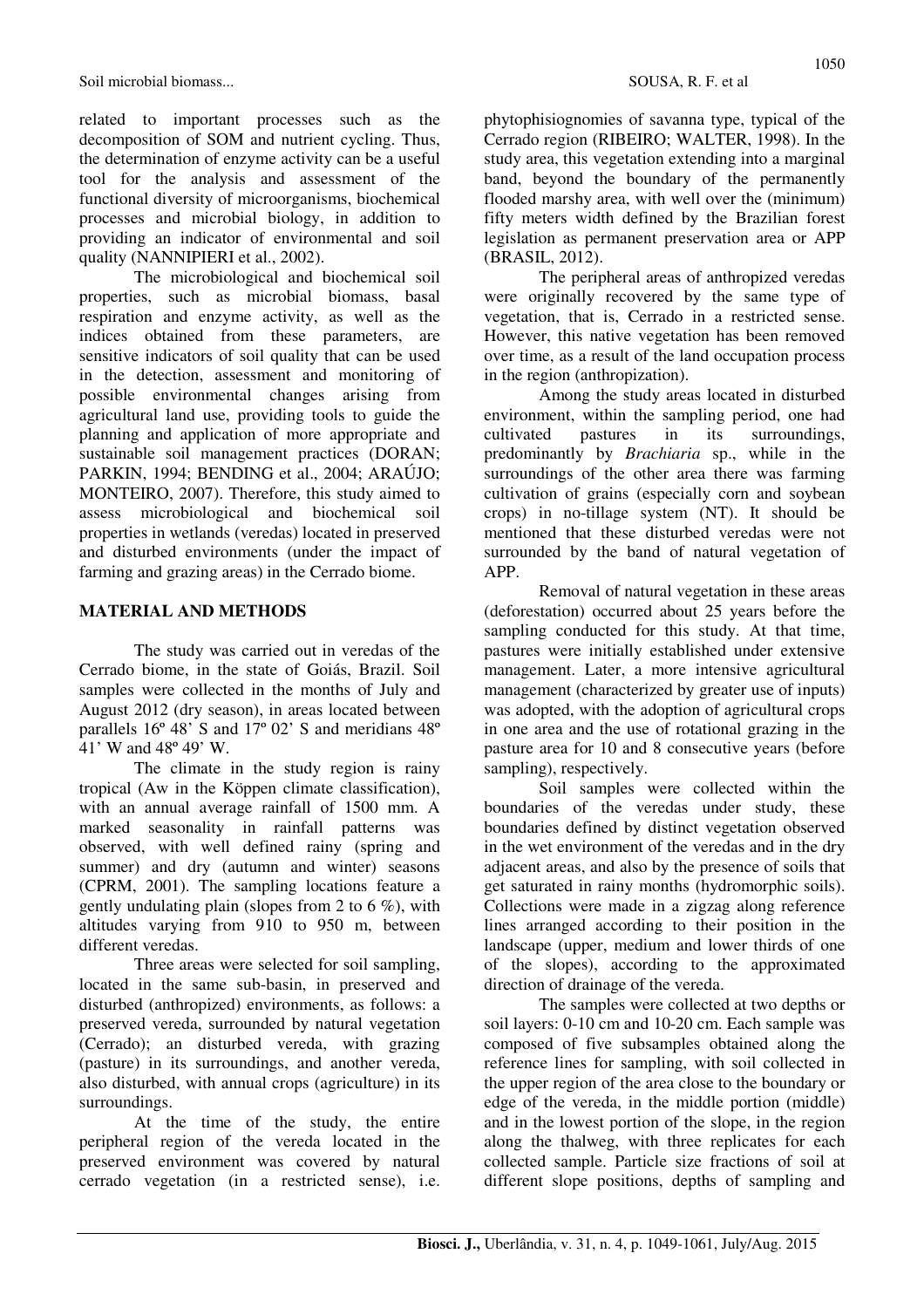conditions of use of the surrounding areas of the veredas are presented in Table 1.

| Table 1. Particle size fractions of soil at different slope positions, depths of sampling and conditions of use of |  |
|--------------------------------------------------------------------------------------------------------------------|--|
| the surrounding areas of the veredas.                                                                              |  |

| Condition of soil use of | Clay | Silt                                              | Sand |
|--------------------------|------|---------------------------------------------------|------|
| the surrounding areas    |      |                                                   |      |
|                          |      | $g kg^{-1}$                                       |      |
|                          |      | Edge of the veredas (upper third of the slope)    |      |
|                          |      | $0-10$ cm                                         |      |
| Preserved                | 393  | 130                                               | 477  |
| Pasture                  | 340  | 190                                               | 470  |
| Agriculture              | 387  | 170                                               | 443  |
|                          |      | 10-20 cm                                          |      |
| Preserved                | 393  | 140                                               | 467  |
| Pasture                  | 333  | 177                                               | 490  |
| Agriculture              | 390  | 160                                               | 450  |
|                          |      | Middle of the veredas (middle third of the slope) |      |
|                          |      | $0-10$ cm                                         |      |
| Preserved                | 390  | 140                                               | 470  |
| Pasture                  | 387  | 150                                               | 463  |
| Agriculture              | 367  | 173                                               | 460  |
|                          |      | 10-20 cm                                          |      |
| Preserved                | 393  | 137                                               | 470  |
| Pasture                  | 393  | 163                                               | 443  |
| Agriculture              | 380  | 207                                               | 413  |
|                          |      | Bottom of the veredas (lower third of the slope)  |      |
|                          |      | $0-10$ cm                                         |      |
| Preserved                | 387  | 143                                               | 470  |
| Pasture                  | 400  | 133                                               | 467  |
| Agriculture              | 350  | 183                                               | 467  |
|                          |      | 10-20 cm                                          |      |
| Preserved                | 383  | 130                                               | 487  |
| Pasture                  | 413  | 113                                               | 473  |
|                          | 383  | 177                                               | 440  |
| Agriculture              |      |                                                   |      |

The soil samples were stored in plastic bags in a cooler with ice, protected from heat and direct light until their arrival at the laboratory where they were kept under refrigeration (around 4 °C) until the analyzes. The moisture content of the samples was maintained at 50-60 % of field capacity, by estimating the mass balance of water (gravimetric method) based on the values of field capacity of soil. Then, the samples were sieved and homogenized using a 4 mm mesh sieve and most of the roots and other plant residues were carefully removed (WARDLE, 1994).

Microbial biomass nitrogen and carbon ( $N_{\text{mic}}$  and  $C_{\text{mic}}$ ) were assessed by the fumigationextraction method, according to Brookes et al. (1985) and Vance et al. (1987), respectively, determined after chloroform fumigation of the samples, which causes the death of microorganisms and release of cellular components. The basal respiration (BR) was determined by means of  $CO<sub>2</sub>$  evolved from 20 g of soil incubated during seven days in a tightly closed jar, and carbon dioxide extracted with a solution of potassium hydroxide (WARDLE, 1994).

The metabolic quotient  $(qCO<sub>2</sub>)$  was calculated as the ratio between BR and  $C_{\text{mic}}$ (ANDERSON; DOMSCH, 1993), expressed in this study in milligrams of  $C-CO<sub>2</sub>$  per gram of  $C<sub>mic</sub>$  per hour (mg  $C-CO_2$  g<sup>-1</sup>C<sub>mic</sub> h<sup>-1</sup>). The total organic carbon (TOC) was analyzed by wet oxidation of organic matter (OM), with potassium dichromate in sulfuric acid medium (EMBRAPA, 1997) and the microbial quotient (*q*MIC) was determined by the C<sub>mic</sub>:TOC ratio (SPARLING, 1992).

The FDA hydrolytic activities in soil were estimated similarly to the method described by Ghini et al. (1998). The procedure consists in the formation of fluorescein from fluorescein diacetate hydrolysis, which is colorless. This compound, when excited at 490 nm, has a maximum emission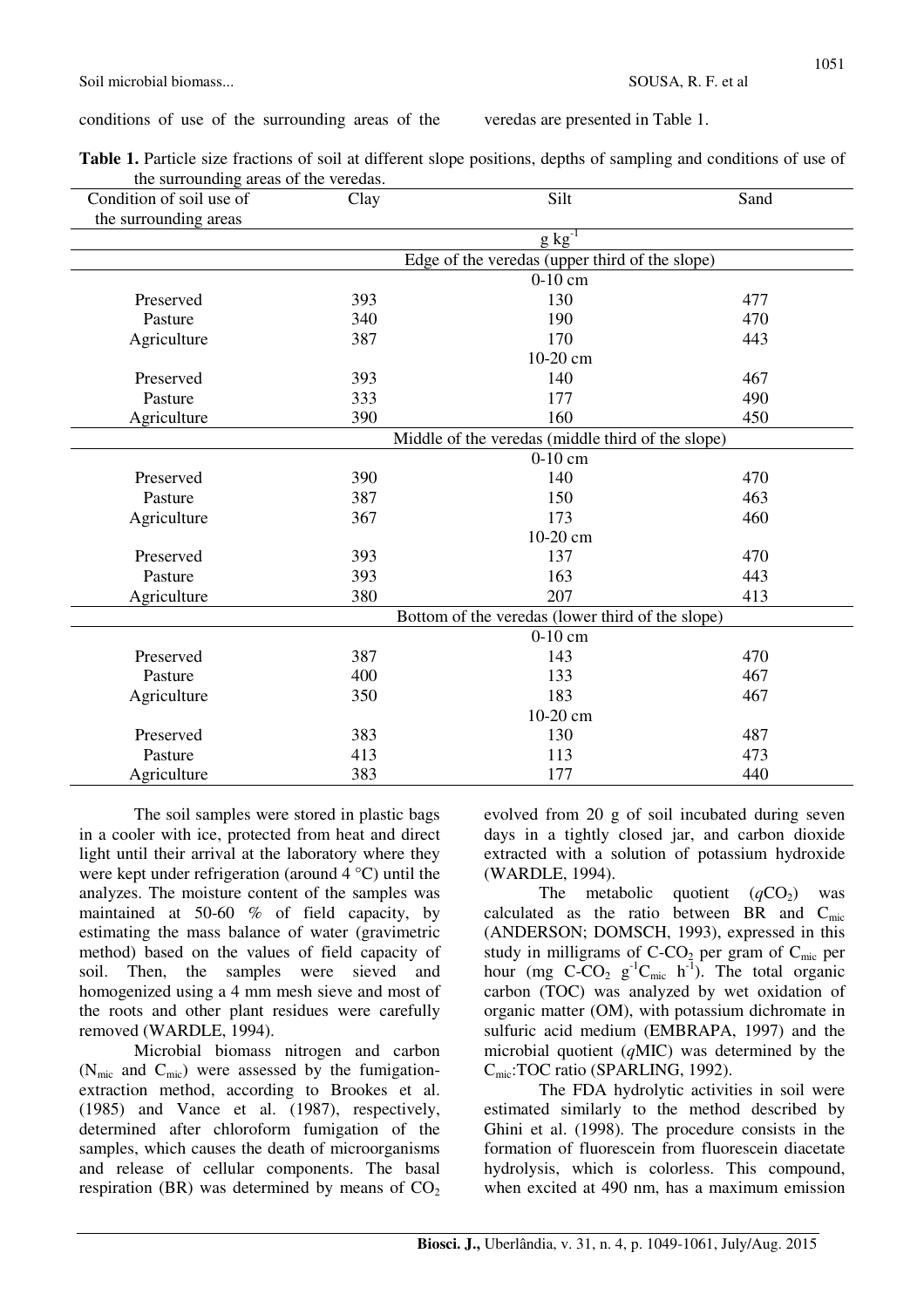display with green fluorescence display, which can be spectrophotometrically measured. FDA hydrolysis in soil samples was obtained using a standard curve and expressed by the amount (weight) of FDA hydrolyzed per kilogram of soil per hour (mg of hydrolyzed FDA kg<sup>-1</sup> of soil  $h^{-1}$ ).

Classical statistics was applied to identify the effects of the different environmental conditions on the assessed variables, with a randomized block design and banded structure, due to the depths of the sampling, in a 3x3 factorial arrangement (three types of soil use of the surrounding areas and three slop positions). After analysis of variance in each layer or depth of the sampling, the means were compared by Tukey test (P<0.05). When significant interaction effects between factors were revealed, comparison of means was done after splitting of the degree of freedom, and software SAS (Statistical Analysis System), version 9.1 (SAS INSTITUTE, 2003), was used for the analysis.

#### **RESULTS AND DISCUSSION**

In general, the microbiological and biochemical properties of soil showed alterations in some of the conditions assessed, reflecting, to a greater or lesser extent, the influence of the position in the slope of the vereda and possible changes caused by the management of adjacent lands on soil properties in these environments.

On the surface soil layer (0-10 cm) there were no significant differences on levels of  $C_{\text{mic}}$ between each type of land use of the surroundings of the veredas, in the highest positions of the slopes (edge and middle), when they were separately assessed (Table 2). In the lower position of the slope of the vereda, Cmic levels were significantly higher at the edge of the vereda adjacent to the pasture than in the agricultural area.

Several studies conducted in soils of the Cerrado biome, in Brazil, or in tropical soils located in other terrestrial ecosystems, as well as coastal wetlands (mangroves), especially on surface layers, indicate a significant decrease in soil microbial biomass – SMB ( $C_{\text{mic}}$  and/or  $N_{\text{mic}}$ ) in agricultural areas or in areas disturbed by deforestations and other soil uses, compared to similar soils under native vegetation (LUIZAO et al., 1992; BEHERA; SAHANI, 2003; DINESH et al., 2004; CARDOSO et al., 2009; LOURENTE et al., 2011). Nevertheless, research conducted in tropical soils in forest ecosystems in Latin America (PFENNING et al., 1992; GROFFMAN et al., 2001) and in the

Brazilian Cerrado (CARNEIRO et al., 2008; ALVES et al., 2011; MUNIZ et al., 2011) demonstrate that, in some cases, a significant increase in SMB  $(C_{\text{mic}})$  may occur in grazing areas, compared to similar soils under native vegetation.

Some of the referred studies emphasize this increase as a probable consequence of intense vegetative growth and biomass production of forage grasses, especially through its root system, which leads to higher C input to the soil, activating soil microbiota (TATE, 1992; CARNEIRO et al., 2008; ALVES et al., 2011). However, Muniz et al. (2011) also reported a decrease in  $C_{\text{mic}}$  levels in soils of degraded pastures, under continuous grazing, compared to land under natural conditions (cerrado vegetation) and properly managed pastures.

No significant changes were observed in  $C<sub>mic</sub>$  levels along the toposequence (slopes) in the preserved ecosystem, while in the farming and grazing areas (anthropized),  $C_{\text{mic}}$  levels were significantly higher on the edge of the vereda adjacent to the agricultural area and in the lowest portion of the slope of the vereda under the influence of pastures (Table 2). In a study of SMB in toposequence performed in a grazing area, higher Cmic values were observed in hydromorphic soil (Gleysol), near the Brazilian coast, in the lower position of the slope (GONÇALVES et al., 2007).

The metabolic quotient  $(qCO<sub>2</sub>)$ , up to a depth of 10 cm and at each position of the slopes did not vary among the different soil uses of the surroundings. In the veredas adjacent to agricultural areas and the natural environment there were higher values for  $qCO<sub>2</sub>$  at the lowest position of slope, while in the area adjacent to pastures, there were no significant differences for this index along the slope (Table 2).

Increase in N<sub>mic</sub> levels was observed compared to the preserved and agricultural areas in the area surrounding the pastures, on the surface soil layer (0-10 cm) (Table 3). It should be mentioned that, at the time of soil sampling, most of the grazing area of the study has already been under intensive and irrigated rotational grazing, for dairy production, for around eight years, receiving regular applications (in the coverage level) of nitrogen fertilizers.

On the surface soil layer *q*MIC was generally higher in the vereda located in the agricultural environment, and no differences were detected between the preserved environment and the area surrounded by pastures (Table 3).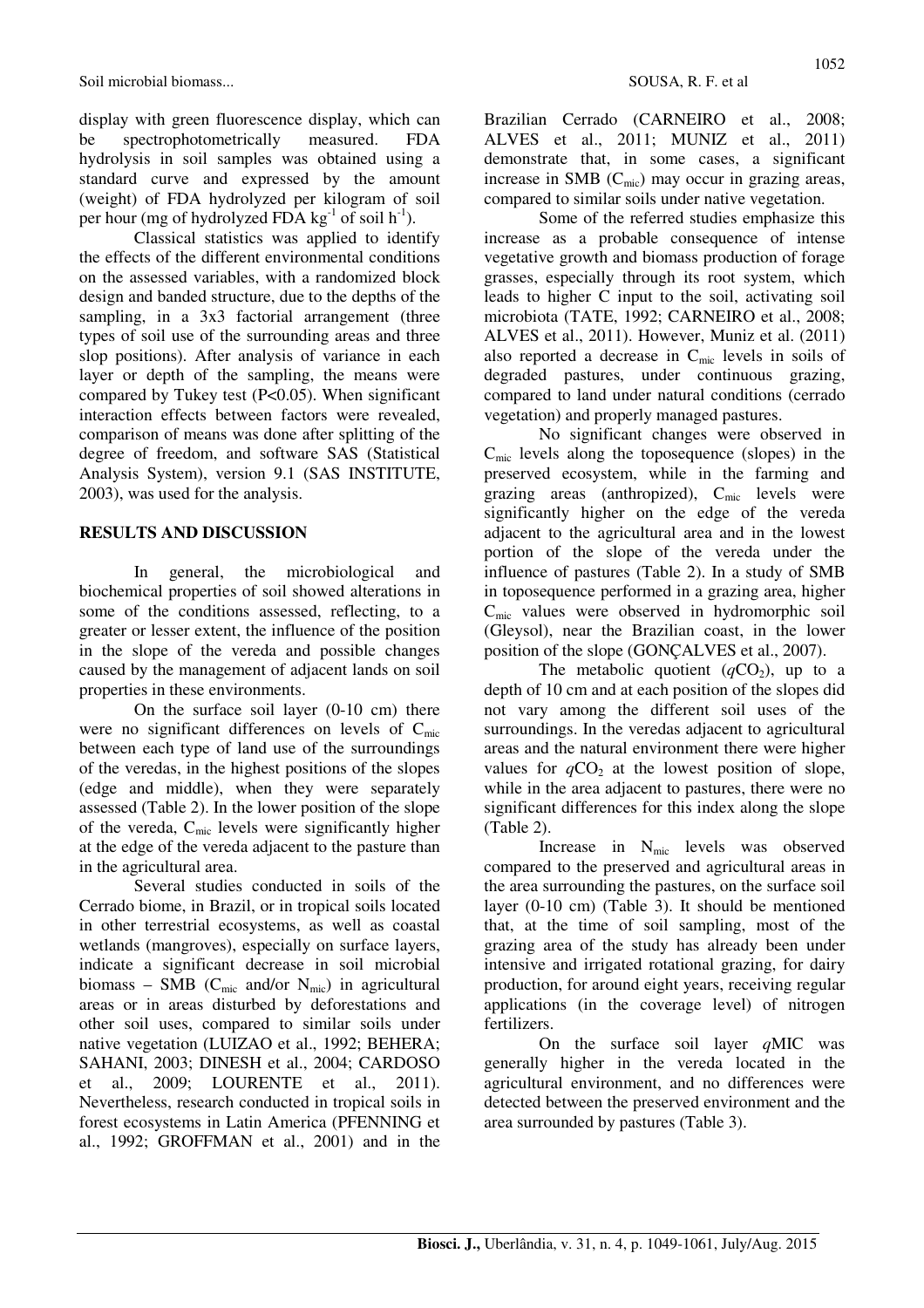**Table 2.** Microbial biomass carbon  $(C_{\text{mic}})$ , microbial biomass C:N ratio  $(C_{\text{mic}}:N_{\text{mic}})$  and metabolic quotient (*q*CO2) at different positions of slope and under different conditions of soil use/management of the surrounding area, in the 0-10 cm layer.

|                                                                                  | Condition of soil use of the surrounding area |    |                                                  |   |                            |  |  |
|----------------------------------------------------------------------------------|-----------------------------------------------|----|--------------------------------------------------|---|----------------------------|--|--|
| Position in the slope                                                            | Preserved                                     |    | Pasture                                          |   | Agriculture                |  |  |
|                                                                                  |                                               |    | $C_{\text{mic}}$ (mg C kg <sup>-1</sup> de soil) |   |                            |  |  |
| Upper                                                                            | 263.17<br><sup>2</sup>                        | A  | 225.70<br>ab                                     | A | 531.58 a<br>A              |  |  |
| Middle                                                                           | 183.72<br>$\mathbf{a}$                        | A  | 163.87<br>h                                      | A | $263.26$ b<br>$\mathsf{A}$ |  |  |
| Lower                                                                            | 255.68<br>a                                   | AB | 428.85 a                                         | A | 159.45 b<br>- B            |  |  |
|                                                                                  |                                               |    | $C_{\text{mic}}$ : $N_{\text{mic}}$              |   |                            |  |  |
| Upper                                                                            | 9.84<br><sup>2</sup>                          | A  | 4.01<br>a                                        | A | 16.71<br>A<br>a            |  |  |
| Middle                                                                           | 4.90<br>a                                     | A  | 2.19<br>b                                        | A | 4.40 a<br>A                |  |  |
| Lower                                                                            | 4.65 $a$                                      | A  | 3.44 a                                           | Α | 4.55 a<br>A                |  |  |
| $qCO_2$ (mg C-CO <sub>2</sub> g <sup>-1</sup> C <sub>mic</sub> h <sup>-1</sup> ) |                                               |    |                                                  |   |                            |  |  |
| Upper                                                                            | 7.36 <sub>b</sub>                             | A  | 16.19<br>a                                       | A | 3.90 b A                   |  |  |
| Middle                                                                           | 6.97<br>h                                     | A  | 20.23<br>$\overline{a}$                          | A | 9.30 b<br>A                |  |  |
| Lower                                                                            | 18.06<br><sup>2</sup>                         | A  | 16.53<br>a                                       | A | $26.54 \text{ a}$<br>A     |  |  |

Lowercase letters compare positions of the slope (columns) and uppercase letters compare the soil uses of the surroundings (lines). Means followed by the same letter do not differ statistically by Tukey test (P<0.05).

**Table 3.** Microbial biomass nitrogen (Nmic), FDA hydrolytic activities in soil and microbial quotient (*q*MIC) under different conditions of soil use of the surroundings, in the 0-10 cm layer.

| Condition of soil use of the<br>surrounding areas | $N_{\rm mic}$         | FDA hydrolysis                                        | $q$ MIC |
|---------------------------------------------------|-----------------------|-------------------------------------------------------|---------|
|                                                   | $(mg N kg-1 of soil)$ | (mg of hydrolyzed FDA<br>$kg^{-1}$ of soil $h^{-1}$ ) | $(\%)$  |
| Preserved                                         | 41.31 $\bar{b}$       | 158.16 b                                              | 0.77 b  |
| Pasture                                           | 84.53 a               | 219.51 a                                              | 0.77 b  |
| Agriculture                                       | 50.07 <sub>b</sub>    | 217.99 a                                              | 1.24 a  |
|                                                   | .                     | .                                                     |         |

Means followed by the same letter do not differ statistically by Tukey test (P<0.05). Means in the positions in the slope.

Studies conducted in subtropical soils in southern Brazil, in the United States and in New Zealand showed that the levels of  $N_{\text{mic}}$  (and in some cases, also of  $C_{\text{mic}}$ ) can be significantly higher than in grazing ecosystems in use (under appropriate grazing) than in soils under agricultural areas or under natural vegetation. This feature is related, among other factors, to the possible use of fertilizers and to the presence of herds, which, by producing manure, promote the supply of available nutrients, with impact on soil microbial populations (GHANI et al., 2003; WANG et al., 2006; GARCIA; NAHAS, 2007).

Analyzes of surface layers (up to 10 cm depth) in lowlands (hydromorphic soils) in areas of subtropical climate in southern Brazil used for the cultivation of rice showed that conservation management systems with minimum tillage, provided, on the surface, a microbial biomass similar to that of similar soils under natural conditions, or even greater, considering specifically Nmic levels (SANTOS et al., 2004). In some cases, it can be affirmed that the more conservative the soil management is, the greater the accumulation of N on the surface, immobilized in the SMB (FIGUEIREDO et al., 2007).

The determination of the SMB  $(C_{\text{mic}}$  and  $N_{\text{mic}}$ ) is a very sensitive parameter to changes in soil caused by land management, and responds to environmental factors such as changes in soil moisture regime. Thus, significant changes in SMB can be detected before the occurrence of any measurable changes in organic matter (total C and N), thus allowing the adoption of corrective and adjustment measurements that prevent more severe loss of soil quality (TÓTOLA; CHAER, 2002).

The lowest value for the  $C_{\text{mic}}$ : $N_{\text{mic}}$  ratio on the surface soil layer was observed in the middle position of the slope of the vereda nearby the grazing areas (Table 2). On the subsurface layer (10-20 cm), in turn, a higher  $C_{\text{mic}}$ :N<sub>mic</sub> ratio was generally observed in the vereda in grazing areas and a lower ratio was observed in the vereda nearby agricultural crops (Figure 1).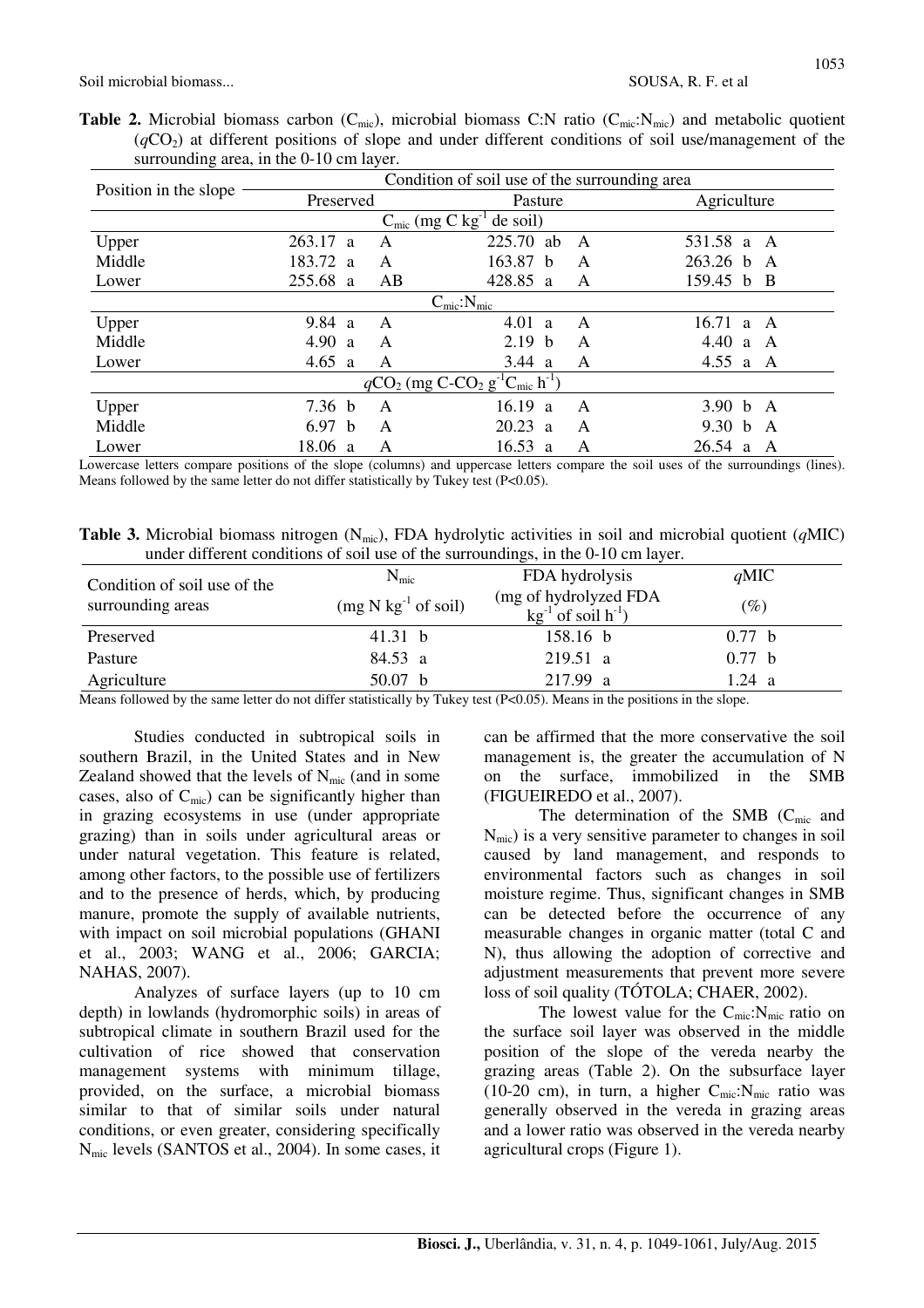

**Figure 1.** C<sub>mic</sub>:N<sub>mic</sub> ratio under the different conditions of soil use of the surrounding areas of the veredas, on the 10-20 cm layer. Means followed by the same letter do not differ statistically by Tukey test (P<0.05). Means in the positions in the slope.

The  $C_{\text{mic}}$ :  $N_{\text{mic}}$  ratio is often used to describe the structure and status of the soil microbial community (MOORE et al., 2000), or as a potential indicator of environmental disturbance (DINESH et al., 2004). In hydromorphic soils, in general, there is a decrease in the microbiota composed of fungi and actinomycetes, while cyanobacteria and anaerobic bacteria benefit from these conditions (TSAI et al., 1992). In these environments, the changes in the microbial biomass C:N ratio may indicate structural differences in communities of microorganisms, caused by the influence of various environmental factors, which makes it possible to differentiate ecosystems that although comparable may present specific features and conditions (TRUU et al., 2009).

The  $C_{\text{mic}}$ :  $N_{\text{mic}}$  ratio is affected by soil properties such as moisture, texture, pH, availability of C and N in the biomass microorganisms ( $C_{\text{mic}}$ :TOC and  $N_{\text{mic}}$ :total N), incorporation of N by soil fungi and proportion in distribution of microorganisms in number and diversity (ANDERSON; DOMSCH, 1980; CAMPBELL et al., 1991; MOORE et al., 2000) and may therefore be influenced by natural environmental factors or those related to soil use and management.

As for the 10-20 cm layer, separate analysis of each position in the slope did not detect significant changes in microbial quotient between the different land uses of the surroundings of the study areas (Table 4). In the preserved environment, however, a progressive decrease in *q*MIC was observed along the toposequence towards the lowest portion of the slope, while in the disturbed areas (farming and grazing) this change was not significant by the F test (Table 4), due to the high variability in these areas.

|  |  |  | <b>Table 4.</b> Basal soil respiration (BR), FDA hydrolytic activities in soil and microbial quotient ( $qMIC$ ) in |  |  |  |  |
|--|--|--|---------------------------------------------------------------------------------------------------------------------|--|--|--|--|
|  |  |  | different positions of the slope and conditions of soil use of the surroundings, on the 10-20 cm layer.             |  |  |  |  |

|                         | Condition of soil use of the surroundings |   |                                                                   |                       |  |  |  |
|-------------------------|-------------------------------------------|---|-------------------------------------------------------------------|-----------------------|--|--|--|
| Position in the slope   | Preserved                                 |   | Pasture                                                           | Agriculture (farming) |  |  |  |
|                         |                                           |   | BR (mg $C$ - $CO2$ kg <sup>-1</sup> de soil h <sup>-1</sup> )     |                       |  |  |  |
| Upper                   | 0.84 <sub>b</sub>                         | A | 2.48 a<br>A                                                       | $1.82$ a A            |  |  |  |
| Middle                  | 0.97 <sub>b</sub>                         | A | 1.81 a<br>A                                                       | 1.86 a<br>A           |  |  |  |
| Lower                   | 20.95<br><sub>a</sub>                     | A | B<br>3.76 $a$                                                     | $1.65$ a B            |  |  |  |
|                         |                                           |   | FDA hydrolysis (mg of hydrolyzed FDA $kg^{-1}$ of soil $h^{-1}$ ) |                       |  |  |  |
| Upper                   | 96.11 b                                   | B | 225.74<br>ab<br>A                                                 | $250.45$ a<br>A       |  |  |  |
| Middle                  | 188.83<br>$\overline{a}$                  | B | 275.71<br>A<br>a                                                  | 214.78 a<br>AB        |  |  |  |
| Lower                   | 66.51 b                                   | B | 208.89 b<br>A                                                     | 110.68 b B            |  |  |  |
| $qMIC \left( % \right)$ |                                           |   |                                                                   |                       |  |  |  |
| Upper                   | 1.38<br><sub>a</sub>                      | A | 2.79<br>A<br><sup>2</sup>                                         | 1.12<br>A<br>a        |  |  |  |
| Middle                  | 0.80<br>ab                                | A | 0.80<br>A<br><sup>a</sup>                                         | 2.27<br>A<br>a        |  |  |  |
| Lower                   | 0.24<br>$\mathbf{b}$                      | A | 0.32<br>А<br><sup>2</sup>                                         | 0.59<br>A<br>a        |  |  |  |

Lowercase letters compare positions of the slope (columns) and uppercase letters compare the soil uses of the surroundings (lines). Means followed by the same letter do not differ statistically by Tukey test (P<0.05).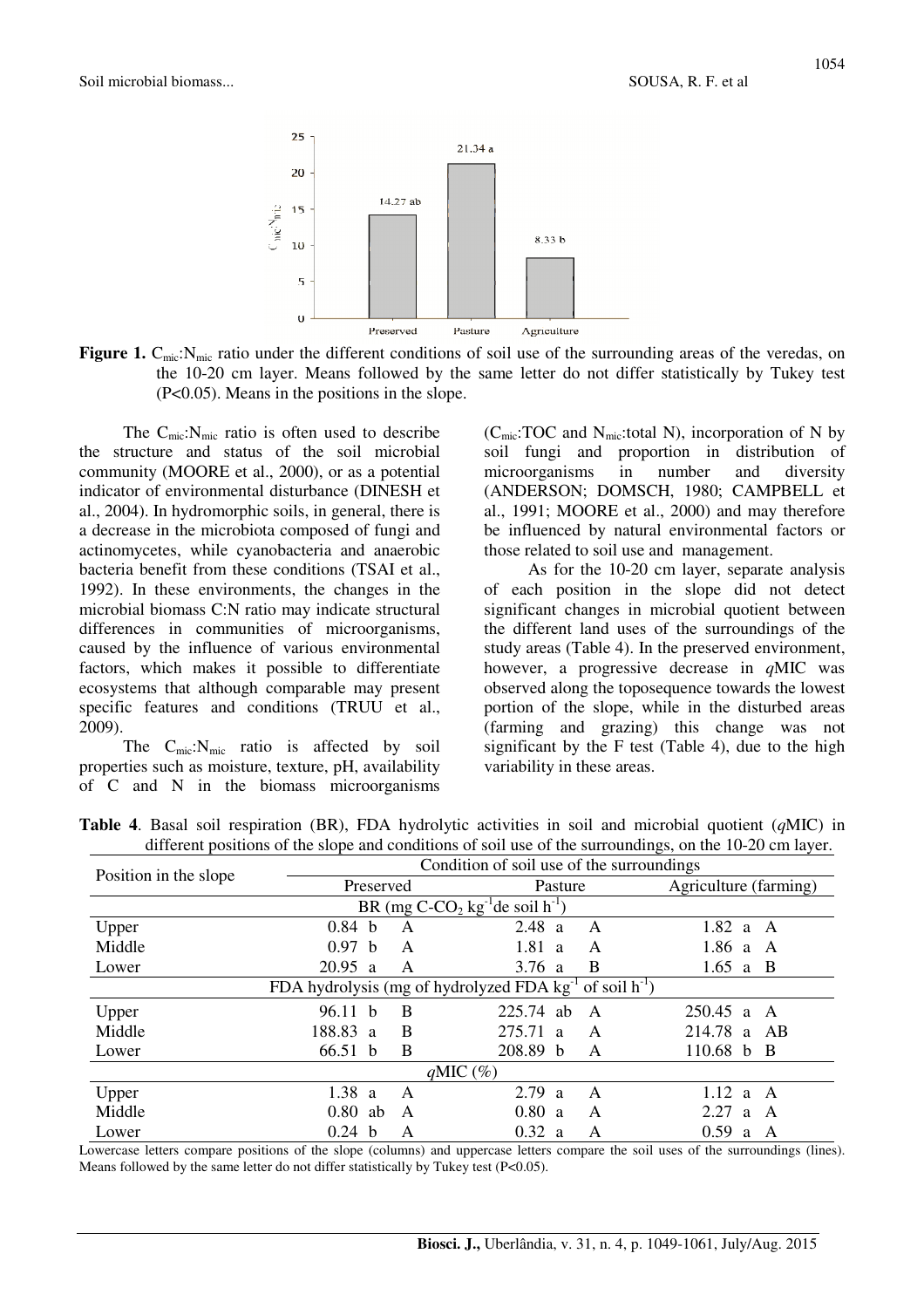Soil microbial biomass... SOUSA, R. F. et al.

Unlike this paper, other studies on Brazilian and Indian tropical soils that compared areas under native vegetation (forests or savannas) for agricultural use or forest crops, at surface soil layers, had an *q*MIC behavior similar to the results obtained for the SMB, with lower values in anthropized areas (D'ANDRÉA et al., 2002; BEHERA; SAHANI, 2003; FONSECA et al., 2007; CARDOSO et al., 2009). In such cases, the decrease in *q*MIC may indicate a probable stress condition for the microbial population due to anthropogenic disturbances due to factors such as reduction of the quantity and quality of organic substrate, nutritional deficiencies, changes in pH, presence of pollutants, etc (WARDLE, 1994; CARDOSO et al., 2009).

Changes in microbial quotient may also reflect the increases in SOM, efficient conversion of soil organic carbon (OC) in C<sub>mic</sub>, stabilization of OC by mineral soil fractions and also possible losses of soil C (SPARLING, 1992). This decrease in carbon concentrations occurs in soils of some veredas of the Cerrado biome, where agricultural environments showed lower TOC levels than the preserved environment, notably in the lowest slopes of the veredas (SOUSA et al., 2011).

On the surface layer (0-10 cm), there were no significant differences in BR rates between the environments, or else, under the different conditions of soil use of the surroundings of the veredas. On the subsurface layer, however, only in the lowest position of the slope, there was a higher BR rate in the preserved vereda, without significant differences between the disturbed environments for this slope position (Table 4). Lower soil BR rates were observed in the highest and medium positions, compared to the lowest position of the slope, and there were no changes in this attribute along the slope in places adjacent to pastures and agricultural crops (Table 4).

In a comparison of tropical soils covered by cultivated pastures and native forest vegetation in the Pantanal region in state of Mato Grosso do Sul, Cardoso et al. (2009) found no significant differences in BR rates in some sites between the two conditions of land use, at the 0-10 cm depth. However, in some situations, there may be variations of this attribute on the 10-20 cm layer. Toposequence study of different classes of Brazilian tropical soils used in pastures, including hydromorphic soils, demonstrate that BR rates may vary according to the type of soil, toposequence location, sampling depth and time of the year, in this case, being mainly influenced by soil moisture (GONÇALVES et al., 2007).

A more efficient SMB loses lower relative amounts of C in the form of  $CO<sub>2</sub>$  (with respiration) and incorporates more C to the microbial tissues (REIS JUNIOR; MENDES, 2007). High metabolic quotients indicate microbial communities at early stages of development, with a higher percentage of active microorganisms compared to inactive, or are an indication of microbial populations under some sort of metabolic stress (ANDERSON; DOMSCH, 1993). However, these values should be compared on the same type of soil, once other factors, besides those that promote stress, may impact the SMB (MOREIRA; SIQUEIRA, 2006), and its respiratory activity.

Soil respiration can be considered a sensitive indicator of the influence of abiotic factors on soil environment, decomposition of waste, metabolic quotient and ecosystem disturbances (PAUL et al., 1999; SHENG et al., 2010). However, their values must be carefully interpreted (Totola; CHAER, 2002), since high respiration rates can indicate both ecological disturbance and high level of productivity ecosystem (ISLAM; WEIL, 2000). These disorders can be caused, for example, by pesticides, chemical fertilizers or organic waste.

Regarding FDA hydrolytic activities in soil, on the surface layer higher FDA hydrolysis values were observed in disturbed veredas (farming and grazing), compared to the preserved environment (Table 3). Following the analysis of surface soils (up to 15 cm depth), in temperate conditions in New Zealand, Stark et al. (2007) reported the increase in FDA hydrolysis in agricultural soils with application of mineral fertilizers, compared to agricultural areas under organic management.

Higher FDA hydrolysis was detected at a 10-20 cm depth in agricultural and livestock environments (anthropized), especially at the highest positions (edge and medium) of the slopes. It should be noted that there was no significant difference for this attribute in the lowest slope position between the agricultural and preserved environments (Table 4).

Unlike the results of the present study, other studies carried out in Brazilian tropical soils, in savannas (Cerrado) (EVANGELISTA et al., 2012) and tropical forest (Mata Atlântica) (SANT'ANNA et al., 2009), or in agroforestry areas established for the protection of watercourses in the region of cold continental climate of North America (UDAWATTA et al., 2009), compared to similar soils under agricultural use or under forest cultivation for timber production, on surface soil layer (0-10 cm), found higher enzyme activity (determined by FDA hydrolysis) in soils under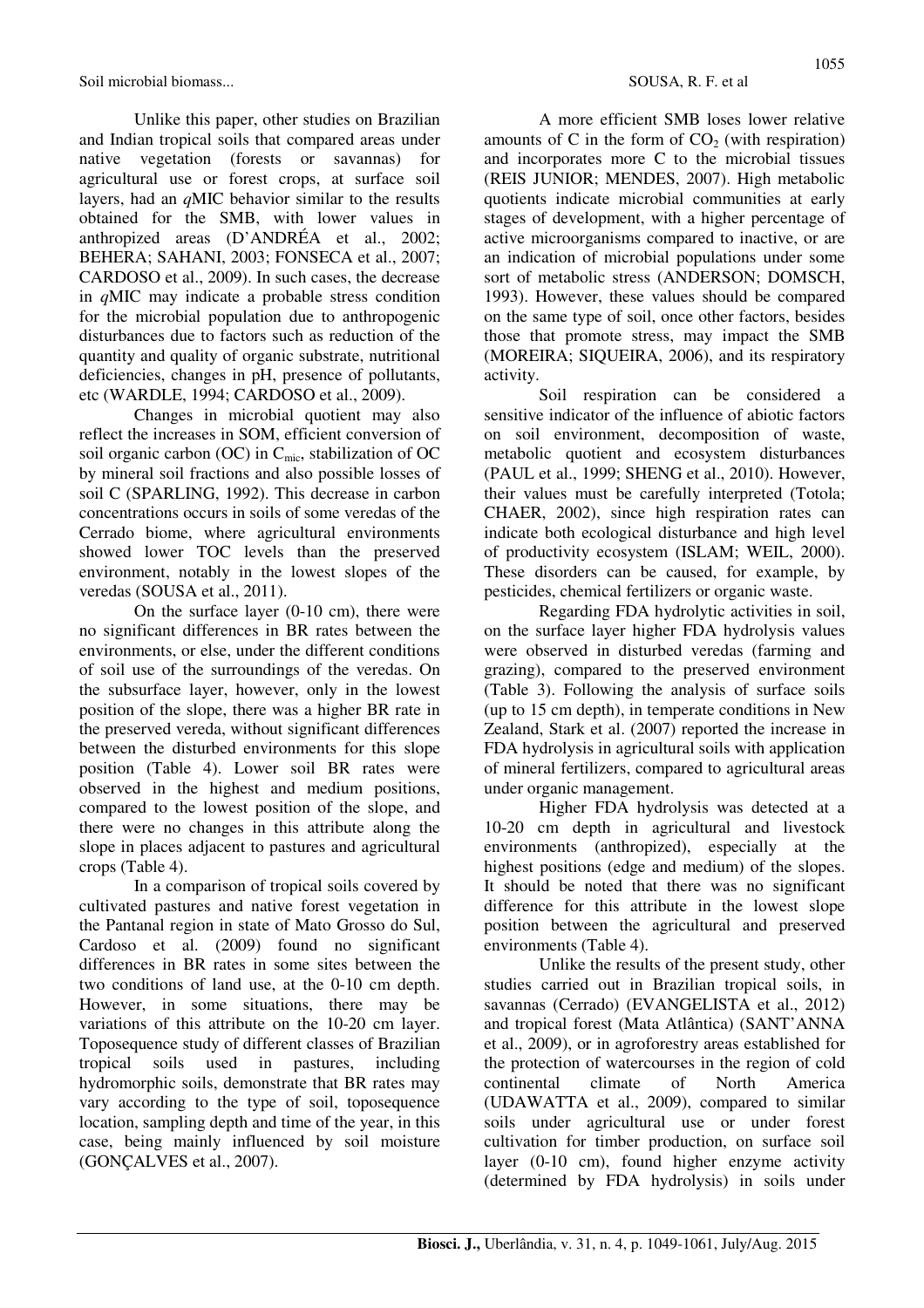Soil microbial biomass... SOUSA, R. F. et al.

native vegetation or agroforestry. However, Sant'anna et al. (2009) mentioned the possibility that the pattern of response of the enzyme activity measured by FDA hydrolysis to the practices of management of agricultural soils would change depending on the seasons (dry and rainy), which could be considered a limitation of this parameter for monitoring changes in soil quality.

Therefore, the study of Evangelista et al. (2012) with soils of Cerrado found a significant increase in FDA hydrolysis in agricultural soils (sugar cane crops) in winter (dry season), in areas where straw is not burnt as fuel. The authors noticed that these soils had enzymatic features similar to the FDA hydrolysis results obtained in areas covered by native vegetation, though with lower enzyme activity, so that the FDA hydrolysis could possibly be subject to seasonal variations.

The use of enzyme activities (including FDA hydrolysis) as indicators of soil quality can be quite troublesome, since in many cases it is difficult to elucidate possible changes in enzyme activity in response to a given factor, or even establish relations of cause and effect between the occurrence of a disturbing event and changes in soil enzyme activity (GIANFREDA et al., 2005). However, fluorescein diacetate hydrolysis is said to be a sensitive method to estimate microbial activity in hydromorphic soil (Planosol) of subtropical lowlands in southern Brazil, constituting a bioindicator of soil quality in areas subjected to different types of agricultural management under those conditions (MATTOS et al., 2009).

#### **CONCLUSIONS**

The use of surrounding land for livestock grazing increases the levels of microbial carbon on the surface soil layer, at the lowest position of the slope of the veredas, compared to agricultural use. Furthermore, the use of pastures in adjacent areas raises N levels of the microbial biomass on the surface soil layer of the veredas.

The microbiological and biochemical properties of the soil of veredas, related to the microbial biomass and its enzyme and respiratory activity are altered as a result of agricultural and livestock activities performed in adjacent areas, especially on the surface soil layer and on the lower portion of slopes.

The microbiological and biochemical properties are appropriate indicators of environmental modifications and impacts caused by the land use in the surroundings of these ecosystems.

### **ACKNOWLEDGMENTS**

To the Foundation for Research Support of the State of Goiás (FAPEG), for offering a PhD scholarship to the first author. To the Foundation for Research Support (FUNAPE/UFG), to the Laboratories of Soil Microbiological and Biochemical Analyzes and the Laboratories of Soil and Foliar Analyzes of Escola de Agronomia da Universidade Federal de Goiás (LASF/EA/UFG) and to the Laboratory of Agri-Environmental Analyzes (LAA) of Embrapa Arroz e Feijão, for material and technical support.

**RESUMO:** As veredas são ecossistemas úmidos, normalmente associados à presença de solos hidromórficos, que ocorrem com frequência nas proximidades das nascentes e cursos d'água da região do Cerrado. O objetivo deste trabalho foi avaliar atributos microbiológicos e bioquímicos do solo em áreas úmidas (veredas) localizadas em ambientes conservados e antropizados (em áreas agrícolas e pastagens), no bioma Cerrado. Amostras de solo foram coletadas nas profundidades de 0-10 cm e 10-20 cm, ao longo de linhas de referência dispostas, segundo sua posição no relevo, nas posições superior, média e inferior de uma das vertentes. Foram determinados o carbono orgânico total do solo, carbono e nitrogênio da biomassa microbiana (Cmic e Nmic), relação C:N da biomassa microbiana, quociente microbiano, respiração basal, quociente metabólico e atividade enzimática total do solo. Os solos de veredas vizinhas a ambientes agropecuários apresentaram variações em seus atributos biológicos, comparativamente a ecossistemas conservados. Em veredas adjacentes a pastagens sob manejo intensivo tecnificado, na camada superficial do solo (0-10 cm), ocorreu o incremento da biomassa microbiana (Cmic e Nmic), notadamente na posição inferior do relevo, enquanto em ambientes agrícolas, nas mesmas condições de relevo e profundidade, observou-se uma diminuição relativa do carbono da biomassa microbiana.

**PALAVRAS-CHAVE:** Atributos biológicos. Atividade enzimática. Respiração do solo. Carbono orgânico.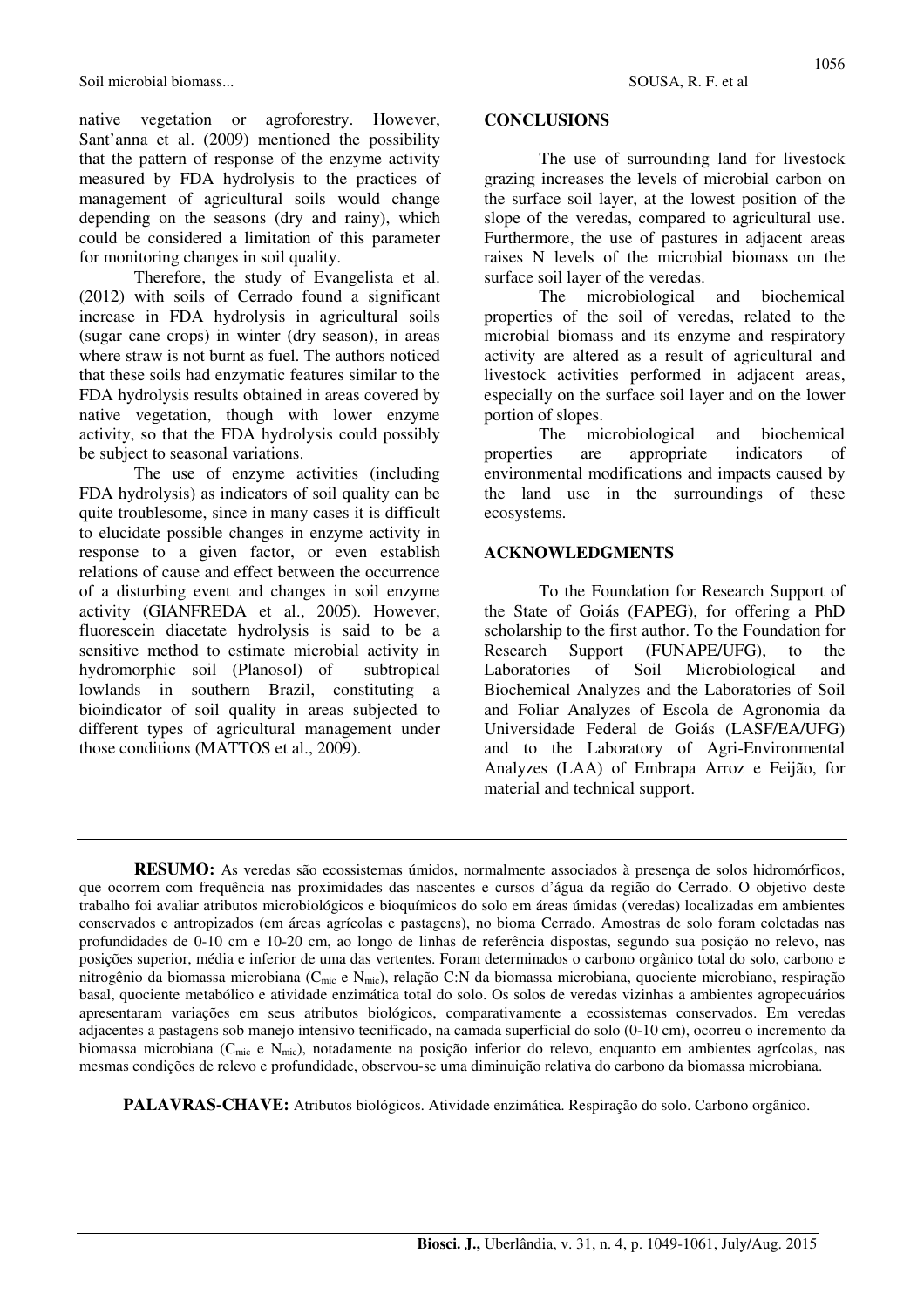### **REFERENCES**

ADACHI, M.; BEKKU, Y. S.; RASHIDAH, W.; OKUDA, T.; KOIZUMI, H. Differences in soil respiration between different tropical ecosystems. **Applied Soil Ecology**, Stillwater, v. 34, n. 2-3, p. 258-265, 2006. http://dx.doi.org/10.1016/j.apsoil.2006.01.006

ALVES, T. S; CAMPOS, L. L.; ELIAS NETO, N.; MATSUOKA, M.; LOUREIRO, M. F. Biomassa e atividade microbiana de solo sob vegetação nativa e diferentes sistemas de manejos. **Acta Scientiarum. Agronomy**, Maringá, v. 33, n. 2, p. 341-347, 2011.

ANDERSON, J. P. E.; DOMSCH, K. H. Quantities of plant nutrients in the microbial biomass of selected soils. **Soil Science**, Philadelphia, v. 130, n. 4, p. 211-216, 1980. http://dx.doi.org/10.1097/00010694-198010000- 00008

ANDERSON, T.-H.; DOMSCH, K. H. The metabolic quotient for  $CO_2$  ( $qCO_2$ ) as a specific activity parameter to assess the effects of environmental conditions, such as pH, on the microbial biomass of forest soils. **Soil Biology & Biochemistry**, Oxford, v. 25, n. 3, p. 393-395, 1993. http://dx.doi.org/10.1016/0038- 0717(93)90140-7

ARAÚJO, A. S. F.; MONTEIRO, R. T. R. Indicadores biológicos de qualidade do solo. **Bioscience Journal,**  Uberlândia, v. 23, n. 3, p. 66-75, 2007.

BALOTA, E. L.; COLOZZI-FILHO, A.; ANDRADE, D. S.; DICK, R. P. Microbial biomass in soils under different tillage and crop rotation systems. **Biology and Fertility of Soils**, Firenzi, v. 38, n. 1, p. 15-20, 2003.

BEHERA, N.; SAHANI, U. Soil microbial biomass and activity in response to Eucalyptus plantation and natural regeneration on tropical soil. **Forest Ecology and Management**, Fort Collins, v. 174, n. 1-3, p. 1-11, 2003. http://dx.doi.org/10.1016/S0378-1127(02)00057-9

BENDING, G. D.; TURNER, M. K.; RAYNS, F.; MARX, M. C.; WOOD, M. Microbial and biochemical soil quality indicators and their potential for differentiating areas under contrasting agricultural management regimes. **Soil Biology & Biochemistry,** Brisbane, v. 36, n. 11, p. 1785-1792, 2004. http://dx.doi.org/10.1016/j.soilbio.2004.04.035

BRASIL. **Lei nº 12651, de 25/5/2012 e Lei nº 12727, de 17/10/2012.** Dispõem sobre a proteção da vegetação nativa e alteram a respectiva legislação. Brasil, 2012.

BROOKES, P. C.; LANDMAN, A.; PRUDEN, G.; JENKINSON, D.S. Chloroform fumigation and the release of soil nitrogen: A rapid direct extraction method to measure microbial biomass nitrogen in soil. **Soil Biology & Biochemistry**, Oxford, v. 17, n. 6, p. 837-842, 1985. http://dx.doi.org/10.1016/0038-0717(85)90144-0

CAMPBELL, C. A.; BIEDERBECK, V. O.; ZENTNER, R. P.; LAFOND, G. P. Effect of crop rotations and cultural practices on soil organic matter, microbial biomass and respiration in a thin black Chernozem. **Canadian Journal of Soil Science**, Ottawa, v. 71, n. 3, p. 363-376, 1991. http://dx.doi.org/10.4141/cjss91-035

CARDOSO, E. L.; SILVA, M. L. N.; MOREIRA, F. M. S.; CURI, N. Atributos biológicos indicadores da qualidade do solo em pastagem cultivada e nativa no Pantanal. **Pesquisa Agropecuária Brasileira**, Brasília, v. 44, n. 6, p. 631-637, 2009. http://dx.doi.org/10.1590/S0100-204X2009000600012

CARNEIRO, M. A. C.; ASSIS, P. C. R; MELO, L. B. C.; PEREIRA, H. S.; PAULINO, H. B.; SILVEIRA NETO, A. N. Atributos bioquímicos em dois solos de Cerrado sob diferentes sistemas de manejo e uso. **Pesquisa Agropecuária Tropical**, Goiânia, v. 38, n. 4, p. 276-283, 2008.

CPRM – SERVIÇO GEOLÓGICO DO BRASIL. BAÊTA Jr., J.D.A. (Org.). **Programa Levantamentos Geológicos Básicos do Brasil.** Brasília: CPRM, 2001. (Folha SE. 22 Goiânia).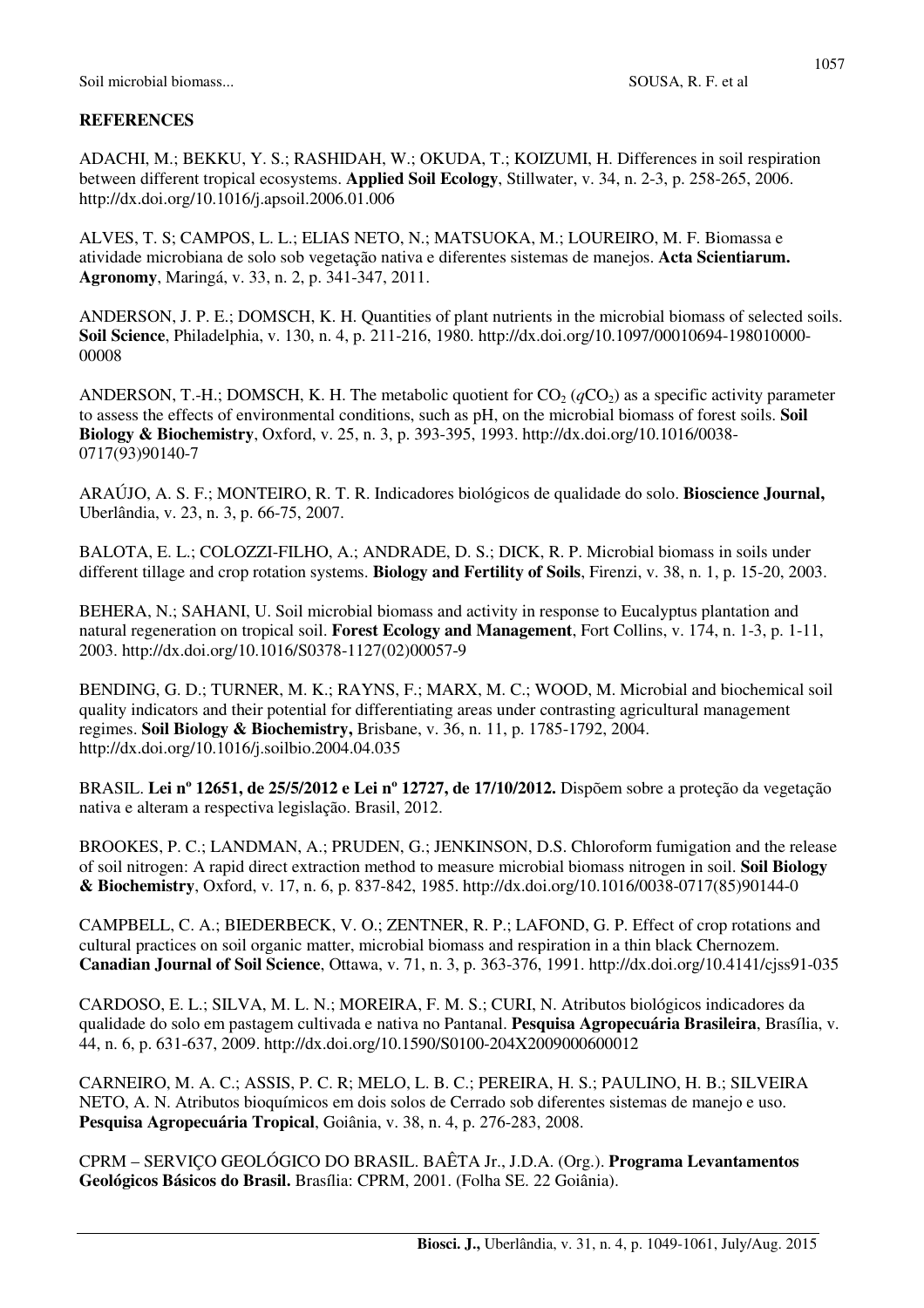D'ANDRÉA, A. F.; SILVA, M. L. N.; CURI, N.; SIQUEIRA, J. O.; CARNEIRO, M. A. C. Atributos biológicos indicadores da qualidade do solo em sistemas de manejo na Região do Cerrado no sul do Estado de Goiás. **Revista Brasileira de Ciência do Solo**, Viçosa, v. 26, n. 4, p. 913-923, 2002.

D'ANGELO, E. M.; REDDY, K. R. Regulators of heterotrophic microbial potentials in wetland soils. **Soil Biology & Biochemistry**, Brisbane, v. 31, n. 6, p. 815-830, 1999. http://dx.doi.org/10.1016/S0038- 0717(98)00181-3

DINESH, R.; CHAUDHURI, S. G.; GANESHAMURTHY, A.N.; PRAMANIK, S.C. Biochemical properties of soils of undisturbed and disturbed mangrove forests of South Andaman (India). **Wetlands Ecology and Management**, Dordrech, v. 12, n. 5 , p. 309-320, 2004.

DORAN, J. W.; PARKIN, T. B. Defining and assessing soil quality. In: DORAN, J. W.; COLEMAN, D. C.; BEZDICEK, D. F.; STEWART, B.A. (Ed.). **Defining soil quality for a sustainable environment.** Madison: Soil Science Society of America, 1994. p. 3-21. (SSSA Special Publication, 35).

DURIGAN, G.; SIQUEIRA, M. F.; FRANCO, G. A. D. C. Threats to the Cerrado remnants of the state of São Paulo, Brazil. **Scientia Agricola**, Piracicaba, v. 64, n. 4, p. 355-363, 2007. http://dx.doi.org/10.1590/s0103- 90162007000400006

EMBRAPA – EMPRESA BRASILEIRA DE PESQUISA AGROPECUÁRIA. CLAESSEN, M.E.C. (Org.). **Manual de métodos de análise de solo**. 2. ed. Rio de Janeiro: Centro Nacional de Pesquisa de Solos, 1997. 212 p.

EVANGELISTA, C. R.; PARTELLI, F. L.; FERREIRA, E. P. B.; CORRECHEL, V. Atividade enzimática do solo sob sistema de produção orgânica e convencional na cultura da cana-de-açúcar em Goiás. **Semina: Ciências Agrárias**, Londrina, v. 33, n. 4, p. 1251-1262, 2012. http://dx.doi.org/10.5433/1679- 0359.2012v33n4p1251

FIGUEIREDO, C. C.; RESCK, D. V. S.; GOMES, A. C.; FERREIRA, E. A. B.; RAMOS, M. L. G. Carbono e nitrogênio da biomassa microbiana em resposta a diferentes sistemas de manejo em um latossolo vermelho no Cerrado. **Revista Brasileira de Ciência do Solo**, Viçosa, v. 31, n. 3, p. 551-562, 2007.

FONSECA, G. C.; CARNEIRO, M. A. C.; COSTA, A. R.; OLIVEIRA, G. C.; BALBINO, L. C. Atributos físicos, químicos e biológicos de Latossolo Vermelho Distrófico de Cerrado sob duas rotações de cultura. **Pesquisa Agropecuária Tropical**, Goiânia, v. 37, n. 1, p. 22-30, 2007.

GARCIA, M. R. L.; NAHAS, E. Biomassa e atividades microbianas em solo sob pastagem com diferentes lotações de ovinos. **Revista Brasileira de Ciência do Solo**, Viçosa, v. 31, n. 2, p. 269-276, 2007.

GHANI, A.; DEXTER M.; PERROTT K.W. Hot-water extractable carbon in soils: a sensitive measurement for determining impacts of fertilisation, grazing and cultivation. **Soil Biology & Biochemistry**, Brisbane , v. 35, n. 9, p. 1231-1243, 2003. http://dx.doi.org/10.1016/S0038-0717(03)00186-X

GHINI, R.; MENDES, M. D. L.; BETTIOL, W. Método de hidrólise de diacetato de fluoresceína (FDA) como indicador da atividade microbiana no solo e supressividade a *Rhizoctonia solani*. **Summa Phytopathologica**, Botucatu, v. 24, n. 3-4, p. 239-242, 1998.

GIANFREDA, L.; RAO, M. A.; PIOTROWSKA, A.; PALUMBO, G.; COLOMBO. Soil enzyme activities as affected by anthropogenic alterations: intensive agricultural practices and organic pollution. **Science of the Total Environment**, Madison, v. 341, n. 1-3, p. 265-279, 2005. http://dx.doi.org/10.1016/j.scitotenv.2004.10.005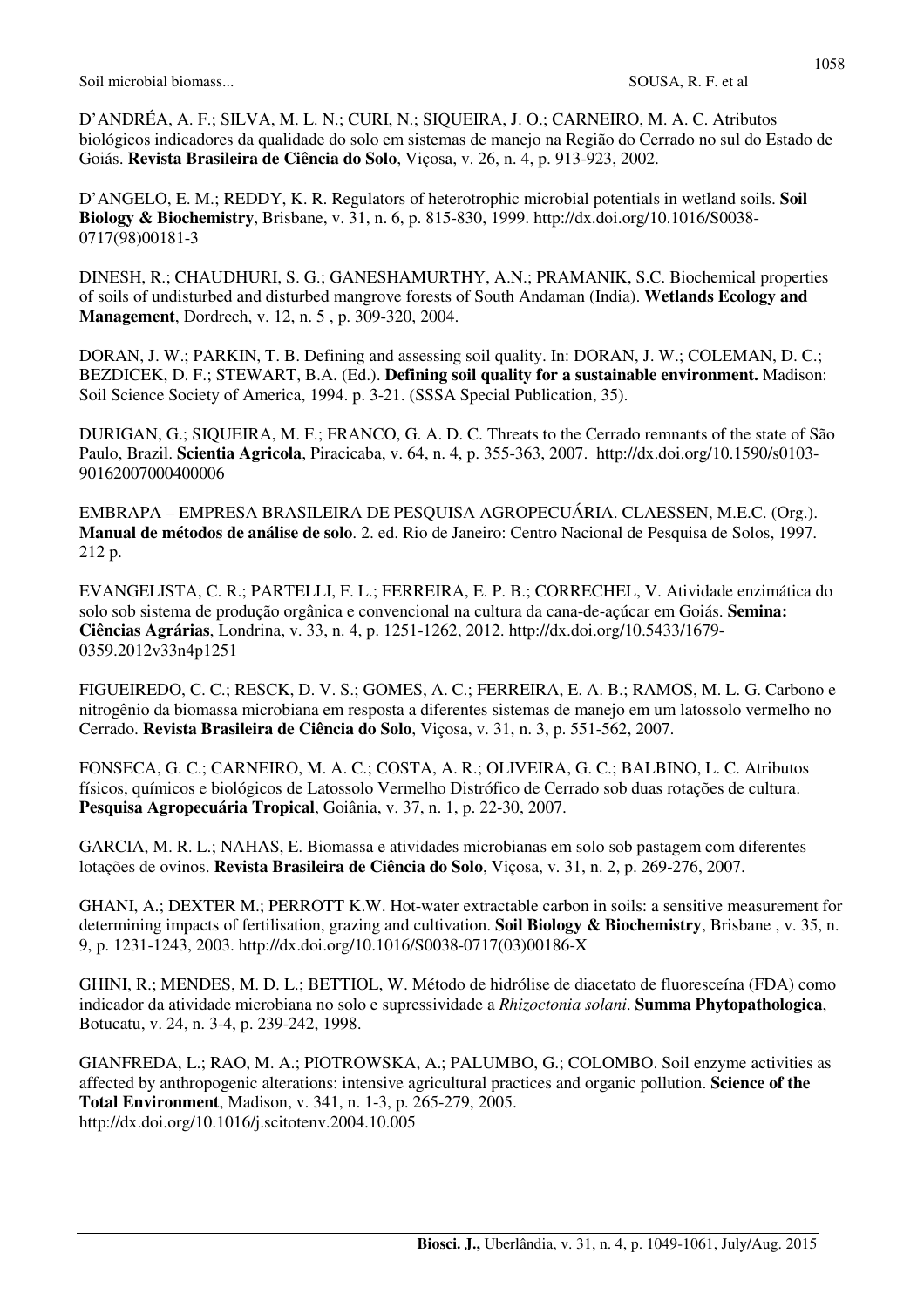GONÇALVES, A. S.; MONTEIRO, M. T.; GUERRA, J. G. M.; COSTANTINI, A. O.; DE-POLLI, H. Biomassa microbiana em amostras umedecidas após secagem ao ar de solos de toposeqüência de pastagens. **Ciencia del Suelo**, Oliveros, v. 25, n. 1, p. 81-87, 2007.

GROFFMAN, P. M.; McDOWELL, W. H.; MYERS, J. C.; MERRIAM, J. L. Soil microbial biomass and activity in tropical riparian forests. **Soil Biology & Biochemistry**, Brisbane, v. 33, n. 10, p. 1339-1348, 2001. http://dx.doi.org/10.1016/S0038-0717(01)00039-6

GUPTA, V. V. S. R.; ROGET, D. K. Understanding soil biota and biological functions: management of soil biota for improved benefits to crop production and environmental health. In: LINES-KELLY, R. (Ed.). **Soil Biology in Agriculture**. Orange: NSW Department of Primary Industries, 2004. p. 1-7.

HOULAHAN, J. E.; KEDDY, P. A.; MAKKAY, K.; FINDLAY, C. S. The effects of adjacent land use on wetland species richness and community composition. **Wetlands**, Fargo, v. 26, n. 1, p. 79-96, 2006. http://dx.doi.org/10.1672/0277-5212(2006)26[79:TEOALU]2.0.CO;2

ISLAM, K. R.; WEIL, R. R. Land use effects on soil quality in a tropical forest ecosystem of Bangladesh. **Agriculture, Ecosystems and Environment**, Amsterdam, v. 79, n. 1, p. 9-16, 2000. http://dx.doi.org/10.1016/S0167-8809(99)00145-0

KLINK, C. A.; MACHADO, R. B. Conservation of the Brazilian Cerrado. **Conservation Biology**, Malden, v. 19, n. 3, p. 707-713, 2005. http://dx.doi.org/10.1111/j.1523-1739.2005.00702.x

LOURENTE, E. R. P.; MERCANTE, F. M.; ALOVISI, A. M. T.; GOMES, C. F.; GASPARINI, A. S.; NUNES, C. M. Atributos microbiológicos, químicos e físicos de solo sob diferentes sistemas de manejo e condições de Cerrado. **Pesquisa Agropecuária Tropical**, Goiânia, v. 41, n. 1, p. 20-28, 2011.

LUIZAO, R. C. C.; BONDER, T. A.; ROSSWAL, T. Seasonal variation of soil microbial biomass – The effects of clearfelling a tropical rainforest and establishment of pasture in the central Amazon. **Soil Biology & Biochemistry**, Oxford, v. 24, n. 8, p. 805-813, 1992. http://dx.doi.org/10.1016/0038-0717(92)90256-W

MATTOS, M. L. T.; SANTOS, I. M. B.; ALMEIDA, M. T. **Hidrólise de diacetato de fluoresceína como bioindicador da qualidade de solo de várzea subtropical**. Pelotas: Embrapa Clima Temperado, 2009. 4 p. (Comunicado Técnico, 231).

MOORE, J. M.; KLOSE, S.; TABATABAI, M. A. Soil microbial biomass carbon and nitrogen as affected by cropping systems. **Biology and Fertility of Soils**, Firenzi, v. 31, n. 3-4, p. 200-210, 2000.

MOREIRA, F. M. S.; SIQUEIRA, J. O. **Microbiologia e Bioquímica do solo.** 2. ed. Lavras: Ed. UFLA, 2006. 729 p.

MUNIZ, L. C.; MADARI, B. E.; TROVO, J. B. F; CANTANHÊDE, I. S. L.; MACHADO, P. L. O. A.; COBUCCI, T.; FRANÇA, A. F. S. Soil biological attributes in pastures of different ages in a crop‑livestock integrated system. **Pesquisa Agropecuária Brasileira**, Brasília, v. 46, n. 10, p. 1262-1268, 2011.

NANNIPIERI, P.; KANDELER, E.; RUGGIERO, P. Enzyme activities and microbiological and biochemical process in soil. In: BURNS, R. G.; DICK, R.P. (Ed.). **Enzymes in the environment:** activity, ecology and application. New York: Marcel Dekker, Inc., 2002. chap. 1, p. 1-33. http://dx.doi.org/10.1201/9780203904039.ch1

PAUL, E. A.; HARRIS, D.; COLLINS, H. P.; SCHULTHESS, U.; ROBERTSON, G. P. Evolution of CO<sub>2</sub> and soil carbon dynamics in biologically managed, row-crop agroecosystems. **Applied Soil Ecology**, Stillwater, v. 11, n. 1, p. 53-65, 1999. http://dx.doi.org/10.1016/S0929-1393(98)00130-9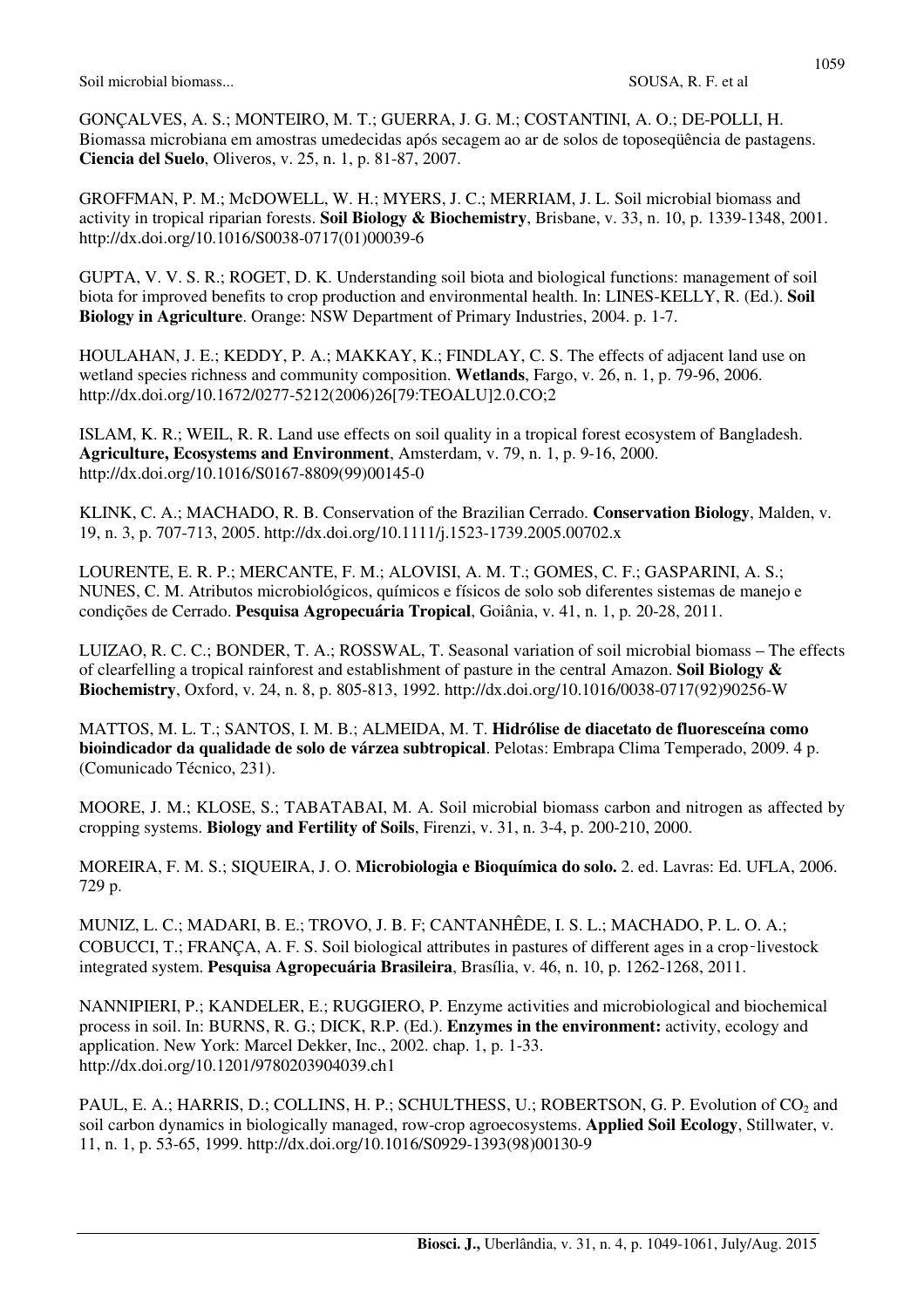PFENNING, L.; EDUARDO, B. P.; CERRI, C. C. Os métodos de fumigação-incubação e fumigação-extração na estimativa da biomassa microbiana em solos da Amazônia. **Revista Brasileira de Ciência do Solo,** Campinas, v. 16, n. 1, p. 31-37, 1992.

REIS JUNIOR, F. B.; MENDES, I. C. **Biomassa microbiana do solo.** Planaltina: Embrapa Cerrados, 2007. 40 p. (Documentos, 205).

RIBEIRO, J. F.; WALTER, B. M. T. Fitofisionomias do bioma Cerrado. In: SANO, S. M.; ALMEIDA, S. P. (Ed.). **Cerrado:** ambiente e flora. Planaltina: EMBRAPA-CPAC, 1998. p. 89-166.

SANT'ANNA, S. A. C.; FERNANDES, M. F.; IVO, W. M. P. M.; COSTA, J. L. S. Evaluation of soil quality indicators in sugarcane management in sandy loam soil. **Pedosphere**, Beijing, v. 19, n. 3, p. 312-322, 2009. http://dx.doi.org/10.1016/S1002-0160(09)60122-3

SANTOS, V. B.; CASTILHOS, D. D.; CASTILHOS, R. M. V.; PAULETTO, E. A.; GOMES, A. S.; SILVA, D. G. Biomassa, atividade microbiana e teores de carbono e nitrogênio totais de um Planossolo sob diferentes sistemas de manejo. **Revista Brasileira de Agrociência**, Pelotas, v. 10, n. 3, p. 333-338, 2004.

SAS INSTITUTE Inc. **SAS User's Guide:** statistics. Version 9.1. Cary: SAS, 2003.

SHENG, H.; YANG, Y.; YANG, Z; CHEN, G.; XIE, J.; GUO, J.; ZOU, S. The dynamic response of soil respiration to land-use changes in subtropical China. **Global Change Biology**, Malden, v. 16, n. 3, p. 1107– 1121, 2010. http://dx.doi.org/10.1111/j.1365-2486.2009.01988.x

SOUSA, R. F.; NASCIMENTO, J. L.; FERNANDES, E. P.; LEANDRO, W. M.; CAMPOS, A. B. Matéria orgânica e textura do solo em veredas conservadas e antropizadas no bioma Cerrado. **Revista Brasileira de Engenharia Agrícola e Ambiental**, Campina Grande, v. 15, n. 8, p. 861-866, 2011.

SPARLING, G. P. Ratio of microbial biomass carbon to soil organic carbon as a sensitive indicator of changes in soil organic matter. **Australian Journal of Soil Research**, Collingwood, v. 30, n. 2, p. 195-207, 1992. http://dx.doi.org/10.1071/SR9920195

STARK, C.; CONDRON, L. M.; STEWART, A.; DI, H.J.; O'CALLAGHAN, M. Effects of past and current crop management on soil microbial biomass and activity. **Biology and Fertility of Soils**, Firenzi, v. 43, n. 5, p. 531-540, 2007.

STOCKDALE, E. A.; BROOKES, P. C. Detection and quantification of the soil microbial biomass – impacts on the management of agricultural soils. **Journal of Agricultural Science**, Cambridge, v. 144, n. 4, p. 285-302, 2006. http://dx.doi.org/10.1017/S0021859606006228

TATE, R. L. III. **Soil organic matter:** biological and ecological effects. Malabar: Krieger Publishing Company, 1992. 291 p.

TÓTOLA, M. R.; CHAER, G. M. Microrganismos e processos microbiológicos como indicadores da qualidade do solo. In: ALVAREZ V., V. H.; SCHAEFER, C. E. G. R.; BARROS, N. F.; MELLO, J. W. V.; COSTA, L. M. (Ed.). **Tópicos em Ciência do Solo**. v. 2. Viçosa: Sociedade Brasileira de Ciência do Solo, 2002. p.195- 276.

TRUU, M.; JUHANSON, J.; TRUU, J. Microbial biomass, activity and community composition in constructed wetlands. **Science of the Total Environment**. Madison, v. 407, n. 13, p. 3958-3971, 2009.

TSAI, S. M.; BARAIBAR, A. V. L.; ROMANI, V. L. M. Efeito de fatores do solo. In: CARDOSO, E. J. B. N.; TSAI, S. M.; NEVES, M. C. P. (Coord.). **Microbiologia do solo.** Campinas: SBCS, 1992. cap. 5, p. 59-72.